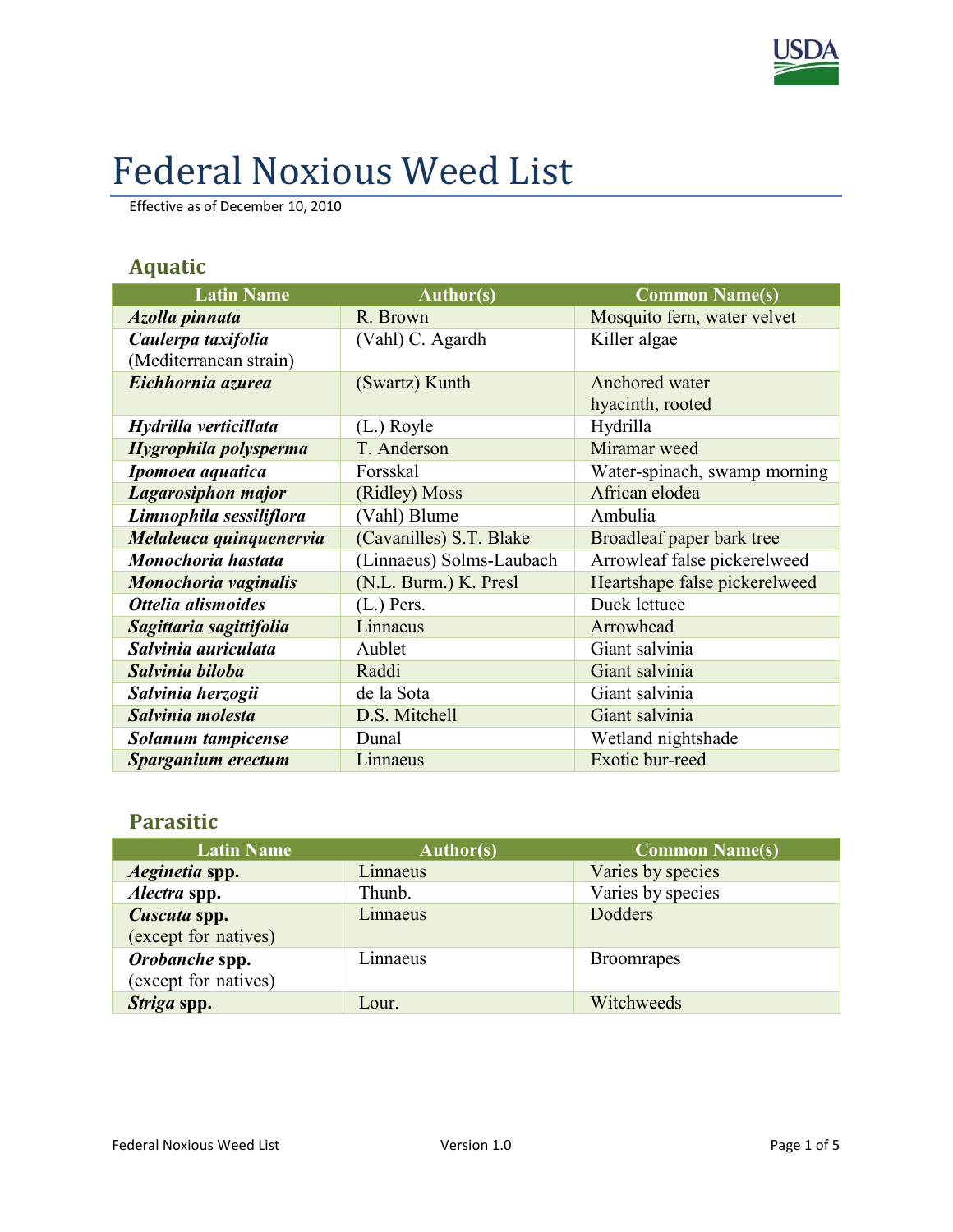

#### **Terrestrial**

| <b>Latin Name</b>             | <b>Author(s)</b>         | <b>Common Name(s)</b>            |
|-------------------------------|--------------------------|----------------------------------|
| <b>Acacia</b> nilotica        | (L.) Willd. ex Delile    | Prickly acacia                   |
| $=$ <i>Vachellia nilotica</i> | $(L.)$ P.J.H. Hurter $&$ | (updated 3/21/2017)              |
| Ageratina adenophora          | (Sprengel) King &        | Crofton weed                     |
| Ageratina riparia             | (Regel) King & H. Rob.   | Mistflower, spreading snakeroot  |
| <b>Alternanthera sessilis</b> | (L.) R. Brown ex de      | Sessile joyweed                  |
| Arctotheca calendula          | (L.) Levyns              | Capeweed                         |
| Asphodelus fistulosus         | Linnaeus                 | Onionweed (corrected 3/21/2107)  |
| <b>Avena sterilis</b>         | Durieu                   | Animated oat, wild oat           |
| Carthamus oxyacantha          | M. Bieberstein           | Wild safflower                   |
| Chrysopogon aciculatus        | (Retzius) Trinius        | Pilipiliula                      |
| Commelina benghalensis        | Linnaeus                 | Benghal dayflower                |
| Crupina vulgaris              | Cassini                  | Common crupina                   |
| Digitaria scalarum            | (Schweinfurth)           | African couchgrass, fingergrass  |
| Digitaria velutina            | (Forsskal) Palisot de    | Velvet fingergrass, annual       |
| Drymaria arenariodes          | Humboldt & Bonpland      | Lightning weed                   |
|                               | ex J.A. Schultes         |                                  |
| <b>Emex</b> australis         | Steinheil                | Three-corned jack                |
| $=$ Rumex hypogaeus           | T. M. Schust. & Reveal   | (updated 3/21/2017)              |
| <b>Emex spinosa</b>           | Campdera                 | Devil's thorn                    |
| $=$ Rumex spinosus            | L.                       | (updated 3/21/2017)              |
| Euphorbia terracina           | Linnaeus                 | False caper, Geraldton carnation |
| Galega officinalis            | Linnaeus                 | Goatsrue                         |
| <b>Heracleum</b>              | Sommier & Levier         | Giant hogweed                    |
| Imperata brasiliensis         | Trinius                  | Brazilian satintail              |
| Imperata cylindrica           | (L.) Raeuschel           | Cogongrass                       |
| Inula britannica              | Linnaeus                 | British yellowhead               |
| <b>Ischaemum rugosum</b>      | Salisbury                | Murainograss                     |
| Leptochloa chinensis          | (Linnaeus) Nees          | Asian sprangletop                |
| Lycium ferocissimum           | Miers                    | African boxthorn                 |
| Lygodium flexuosum            | $(L.)$ Sw.               | Maidenhair creeper               |
| Lygodium microphyllum         | (Cav.) R. Br.            | Old world climbing fern          |
| <b>Melastoma</b>              | Linnaeus                 | Malabar melastome                |
| Mikania cordata               | (Burman f.) B. L.        | Mile-a-minute                    |
| Mikania micrantha             | Kunth                    | <b>Bittervine</b>                |
| Mimosa invisa                 | <b>Martius</b>           | Giant sensitive plant            |
| Now: M. diplotricha           | C. Wright                | (Updated July 2016)              |
| Mimosa pigra                  | Linnaeus                 | Catclaw mimosa                   |
| Moraea collina                | Thunberg                 | Cape tulip                       |
| Moraea flaccida               | (Sweet) Steudel          | One leaf cape tulip              |
| Moraea miniata                | <b>Andrews</b>           | Two leaf cape tulip              |
| Moraea ochroleuca             | (Salisbury) Drapiez      | Apricot tulip                    |
| Moraea pallida                | (Baker) Goldblatt        | Yellow tulip                     |
| Nassella trichotoma           | Nees) Hackel ex          | Serrated tussock                 |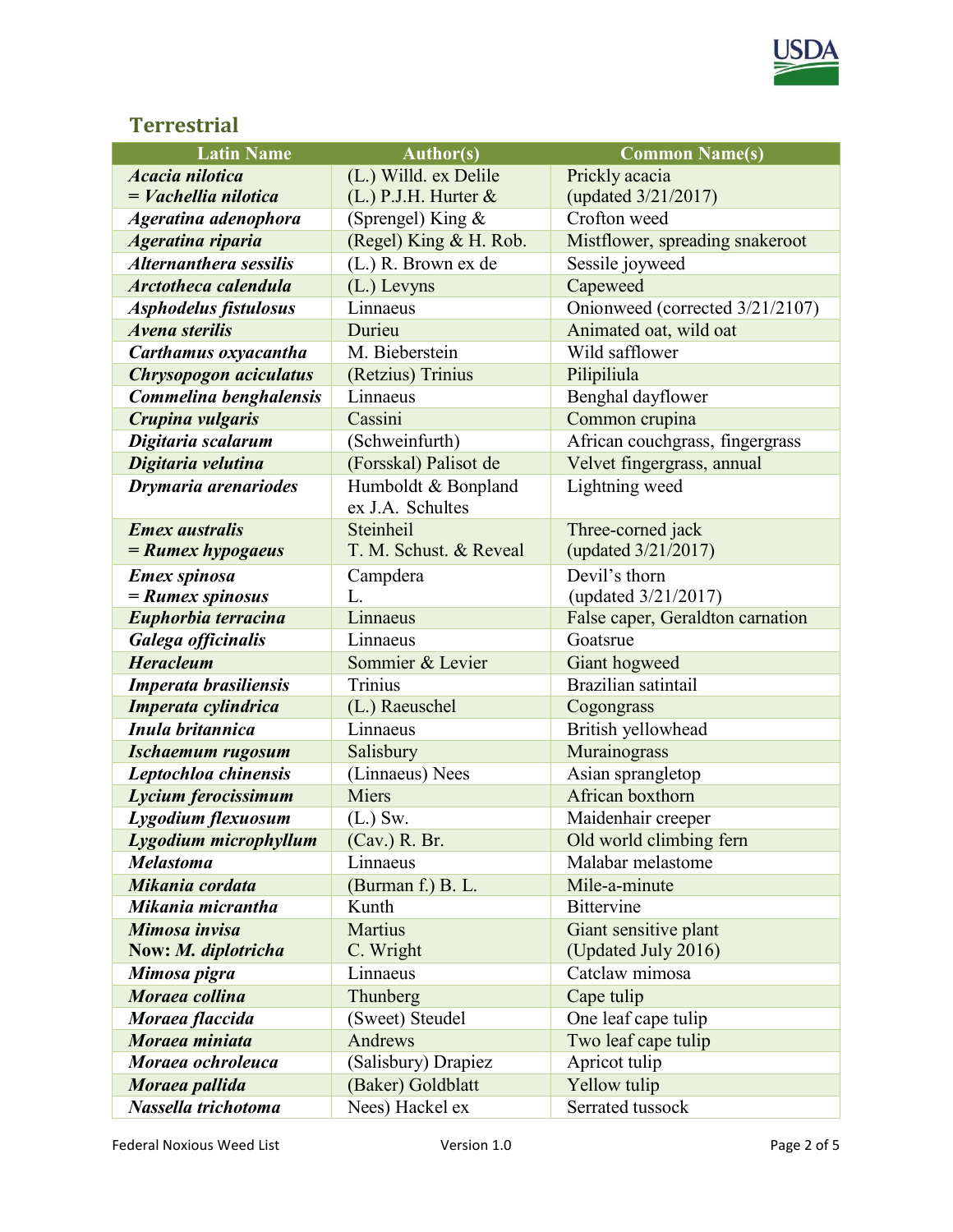

| <b>Latin Name</b>              | <b>Author(s)</b>         | <b>Common Name(s)</b>          |
|--------------------------------|--------------------------|--------------------------------|
| <b>Onopordum</b> acaulon       | Linnaeus                 | <b>Stemless thistle</b>        |
| Onopordum illyricum            | Linnaeus                 | Illyricum thistle              |
| Opuntia aurantiaca             | Lindley                  | Jointed prickly pear           |
| Oryza longistaminata           | A. Chevalier & Roehrich  | Red rice                       |
| Oryza punctata                 | Kotschy ex Steudel       | Red rice                       |
| Oryza rufipogon                | Griffith                 | Red rice                       |
| <b>Paspalum scrobiculatum</b>  | Linnaeus                 | Kodo-millet                    |
| <b>Pennisetum</b>              | Hochstetter ex Chiovenda | Kikuyugrass                    |
| clandestinum                   | Hochst. ex Chiov.        | (updated 3/21/2017)            |
| Pennisetum macrourum           | <b>Trinius</b>           | African feathergrass           |
| $=$ Cenchrus caudatus          | (Schrad.) Kuntze         | (updated 3/21/2017)            |
| Pennisetum pedicellatum        | Trinius                  | Kyasumagrass                   |
| $= Cenchrus$ pedicellatus      | (Trin.) Morrone          | (updated 3/21/2017)            |
| <b>Pennisetum polystachion</b> | (Linnaeus) Schultes      | Missiongrass, thin napiergrass |
| $= Cenchrus polystachios$      |                          |                                |
| subsp. polystachios            | (L.) Morrone             | (updated 3/21/2017)            |
| Prosopis alpataco              | R. A. Philippi           | Mesquite                       |
| Prosopis argentina             | <b>Burkart</b>           | Mesquite                       |
| Prosopis articulata            | S. Watson                | Velvet mesquite                |
| Prosopis burkartii             | Munoz                    | Mesquite                       |
| Prosopis caldenia              | <b>Burkart</b>           | Calden                         |
| Prosopis calingastana          | <b>Burkart</b>           | Cusqui                         |
| Prosopis campestris            | Griseback                | Mesquite                       |
| Prosopis castellanosii         | <b>Burkart</b>           | Mesquite                       |
| Prosopis denudans              | Bentham                  | Mesquite                       |
| Prosopis elata                 | <b>Burkart</b>           | Mesquite                       |
| Prosopis farcta                | (Banks $&$               | Syrian mesquite                |
|                                | Solander) J.F.           |                                |
| <b>Prosopis ferox</b>          | Grisebach                | Mesquite                       |
| Prosopis fiebrigii             | Harms                    | Mesquite                       |
| Prosopis hassleri              | Harms                    | Mesquite                       |
| <b>Prosopis humilis</b>        | Gillies ex Hooker &      | Algaroba                       |
| Prosopis kuntzei               | Harms                    | Mesquite                       |
| Prosopis pallida               | (Humboldt &              | Kiawe, algarroba               |
|                                | Bonpland ex              |                                |
| Prosopis palmeri               | S. Watson                | Mesquite                       |
| <b>Prosopis reptans</b>        | Bentham                  | Tornillo                       |
| Prosopis rojasiana             | <b>Burkart</b>           | Mesquite                       |
| Prosopis ruizlealii            | <b>Burkart</b>           | Mesquite                       |
| Prosopis ruscifolia            | Grisebach                | Mesquite                       |
| Prosopis sericantha            | Gillies ex Hooker &      | Mesquite                       |
| Prosopis strombulifera         | (Lamarck) Bentham        | Argentine screwbean            |
| Prosopis torquata              | (Cavanilles ex           | Mesquite                       |
|                                | Lagasca y Segura)        |                                |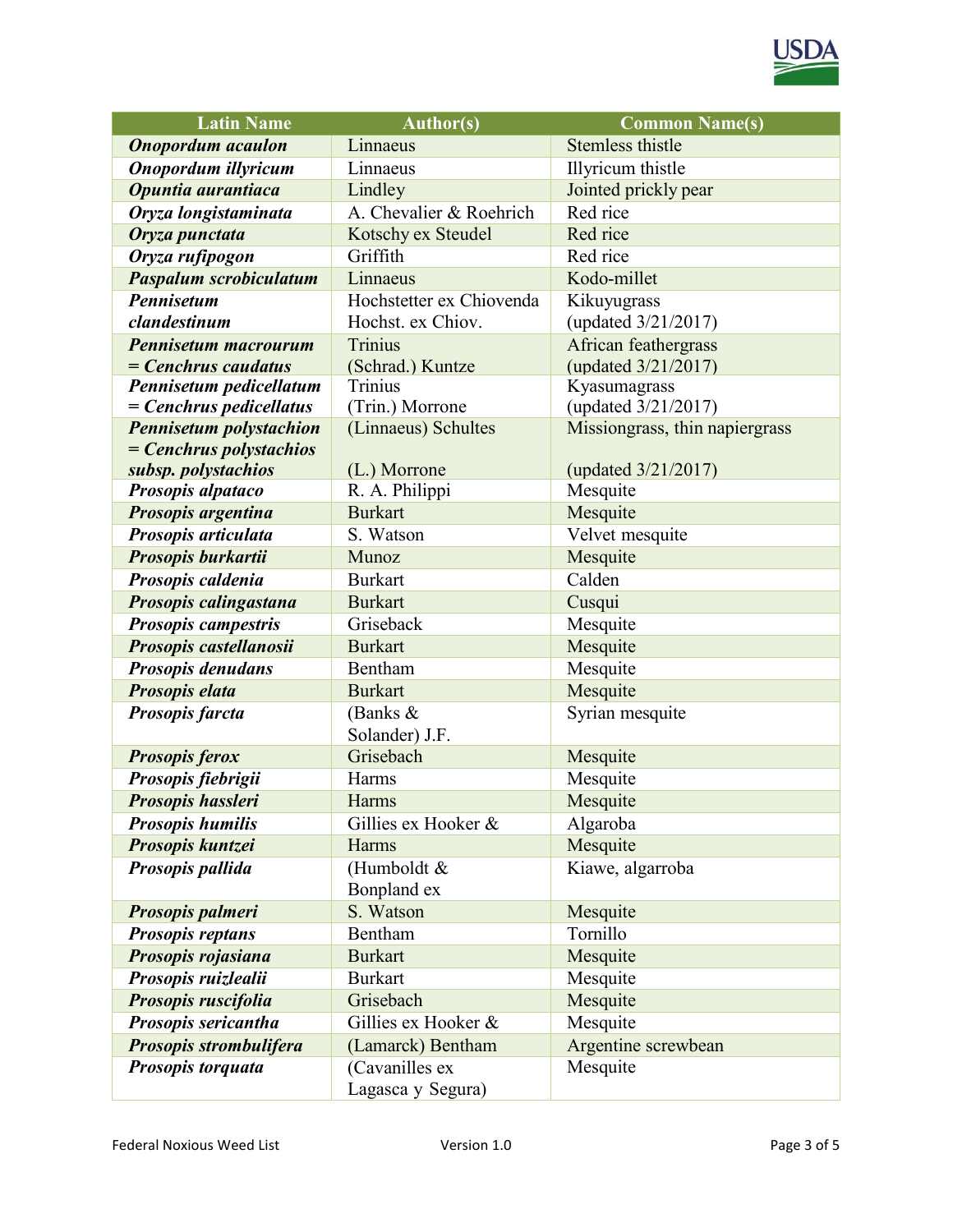

| <b>Latin Name</b>          | <b>Author(s)</b>        | <b>Common Name(s)</b>   |
|----------------------------|-------------------------|-------------------------|
| <b>Rottboellia</b>         | (Lour.) W. Clayton      | Itchgrass               |
| <b>Rubus fruticosis</b>    | Linnaeus                | Wild blackberry         |
| <b>Rubus moluccanus</b>    | Linnaeus                | Wild raspberry          |
| Saccharum spontaneum       | Linnaeus                | Wild sugarcane          |
| Sagittaria sagittifolia    | Linnaeus                | Arrowhead               |
| Salsola vermiculata        | Linnaeus                | Wormleaf salsola        |
| Senecio inaequidens        | DC.                     | South African ragwort   |
| <b>Senecio</b>             | Poir.                   | Fireweed                |
| Setaria pumila ssp.        | (Schumach.) B. K. Simon | Cattail grass           |
| pallidefusca               | (Büse) B.K. Simon       |                         |
| <b>Solanum</b> torvum      | Swartz                  | Turkeyberry             |
| Solanum viarum             | Dunal                   | Tropical soda apple     |
| Spermacoce alata           | Aublet                  | Winged false buttonweed |
| <b>Tridax procumbens</b>   | Linnaeus                | Coat buttons            |
| <b>Urochloa panicoides</b> | Beauvois                | Liverseed grass         |